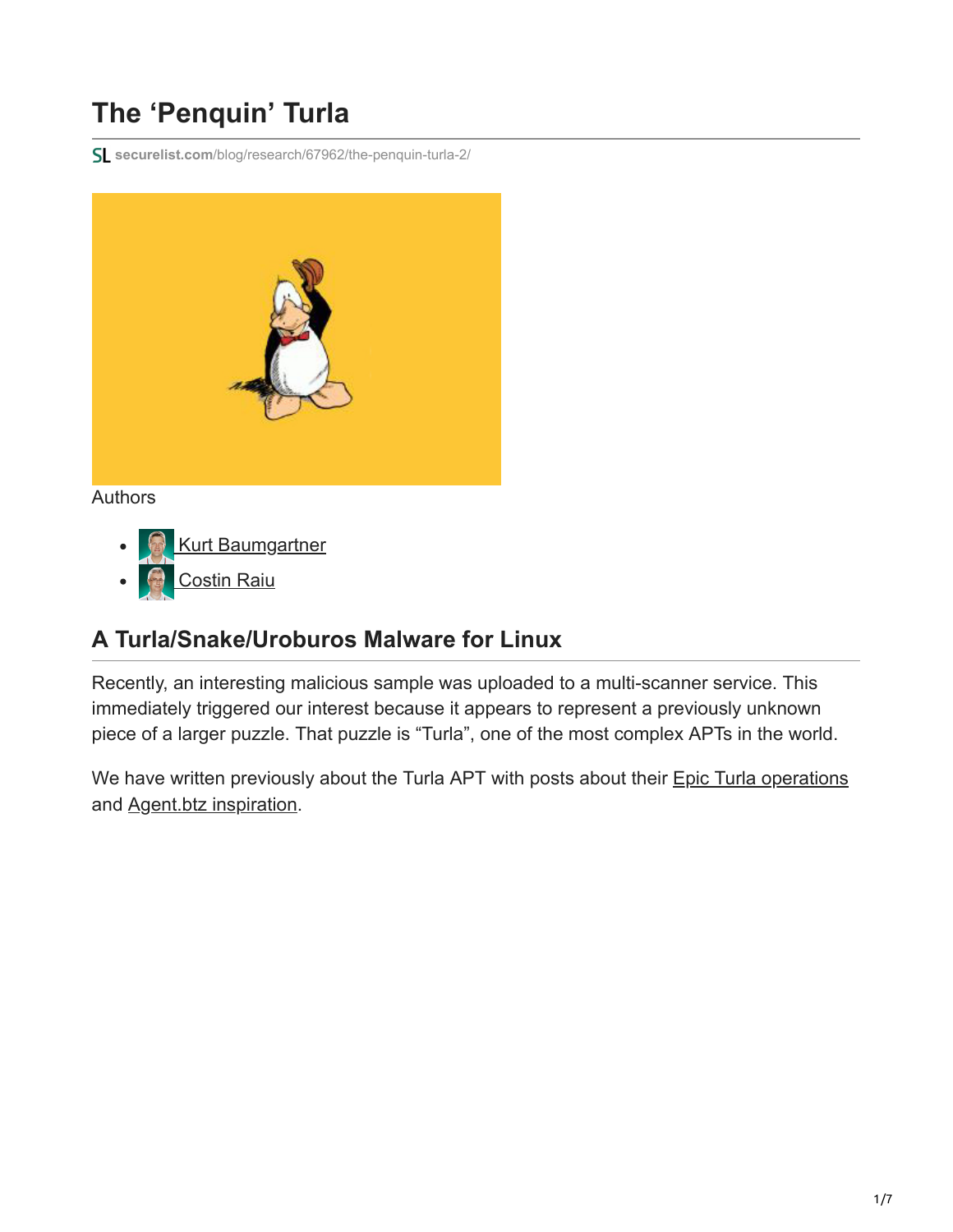

So far, every single Turla sample we've encountered was designed for the Microsoft Windows family, 32 and 64 bit operating systems. The newly discovered Turla sample is unusual in the fact that it's the **first Turla sample targeting the Linux operating system** that we have discovered.



This newly found Turla component supports Linux for broader system support at victim sites. The attack tool takes us further into the set alongside the **Snake rootkit** and components first associated with this actor a couple years ago. We suspect that this component was running for years at a victim site, but do not have concrete data to support that statement just yet.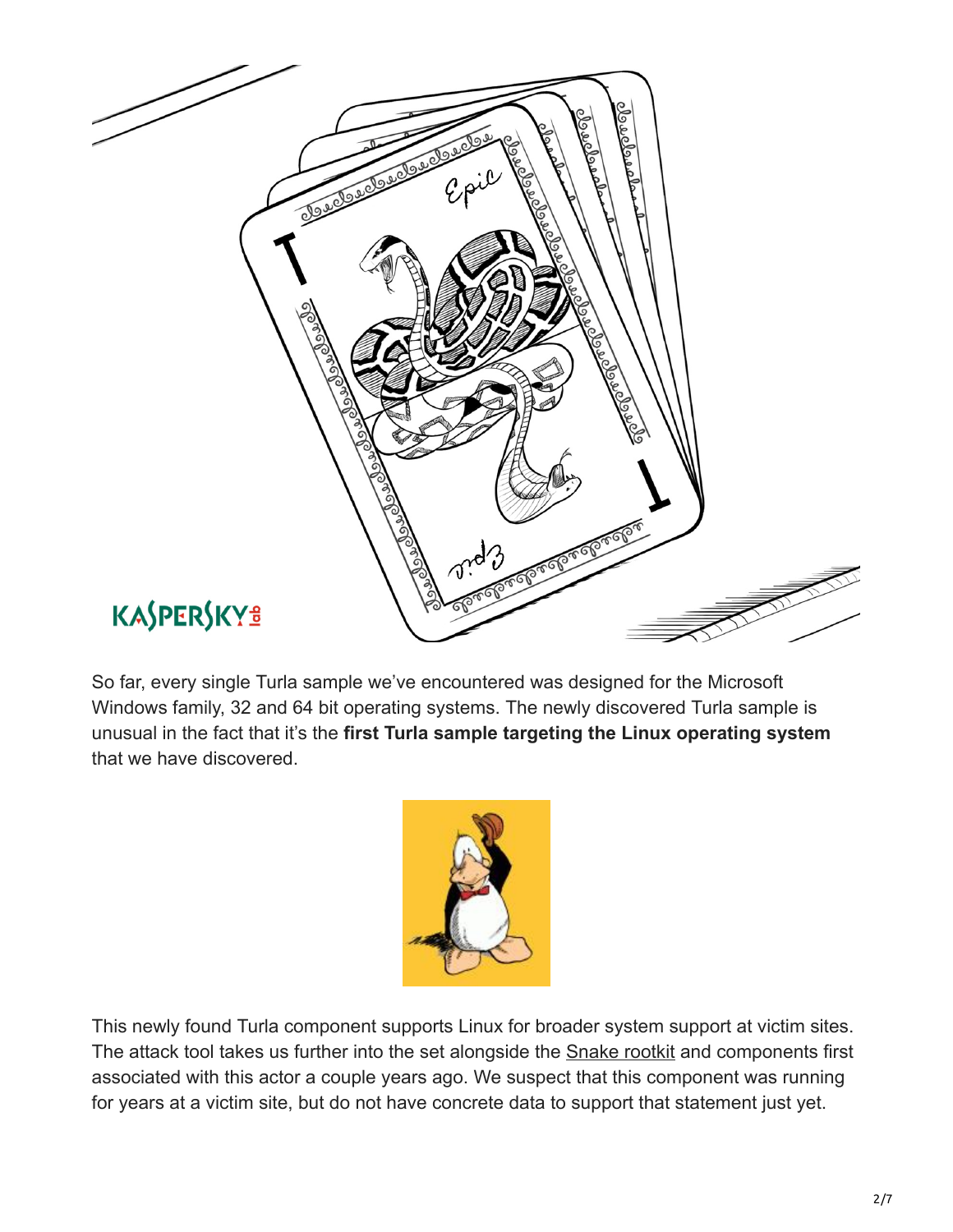The Linux Turla module is a C/C++ executable statically linked against multiple libraries, greatly increasing its file size. It was stripped of symbol information, more likely intended to increase analysis effort than to decrease file size. Its functionality includes hidden network communications, arbitrary remote command execution, and remote management. Much of its code is based on public sources.

| Md <sub>5</sub>                                                         | <b>Size</b> | <b>Verdict Name</b> |
|-------------------------------------------------------------------------|-------------|---------------------|
| 0994d9deb50352e76b0322f48ee576c6 627.2 kb N/A (broken file)             |             |                     |
| 14ecd5e6fc8e501037b54ca263896a11 637.6 kb HEUR:Backdoor.Linux.Turla.gen |             |                     |

General executable characteristics:

ELF 32-bit LSB executable, Intel 80386, version 1 (SYSV), statically linked, for GNU/Linux 2.2.5, stripped

Statically linked libraries:

- $\bullet$  glibc2.3.2 the GNU C library
- $\bullet$  openssl v0.9.6 an older OpenSSL library
- libpcap tcpdump's network capture library

Hardcoded C&C, known Turla activity: **news-bbc.podzone[.]org** The domain has the following pDNS IP: **80.248.65.183**

- 1 80.248.65.183
- 2 aut-num: AS30982
- 3 announcement: 80.248.65.0/24
- 4 as-name: CAFENET
- 5 descr: CAFE Informatique et telecommunications
- 6 admin-c: YN2-AFRINIC
- 7 tech-c: AN39-AFRINIC
- 8 org: ORG-CIet1-AFRINIC
- 9 mnt-by: AFRINIC-HM-MNT
- 10 mnt-lower: CAFENET-NOC
- 11 source: AFRINIC # Filtered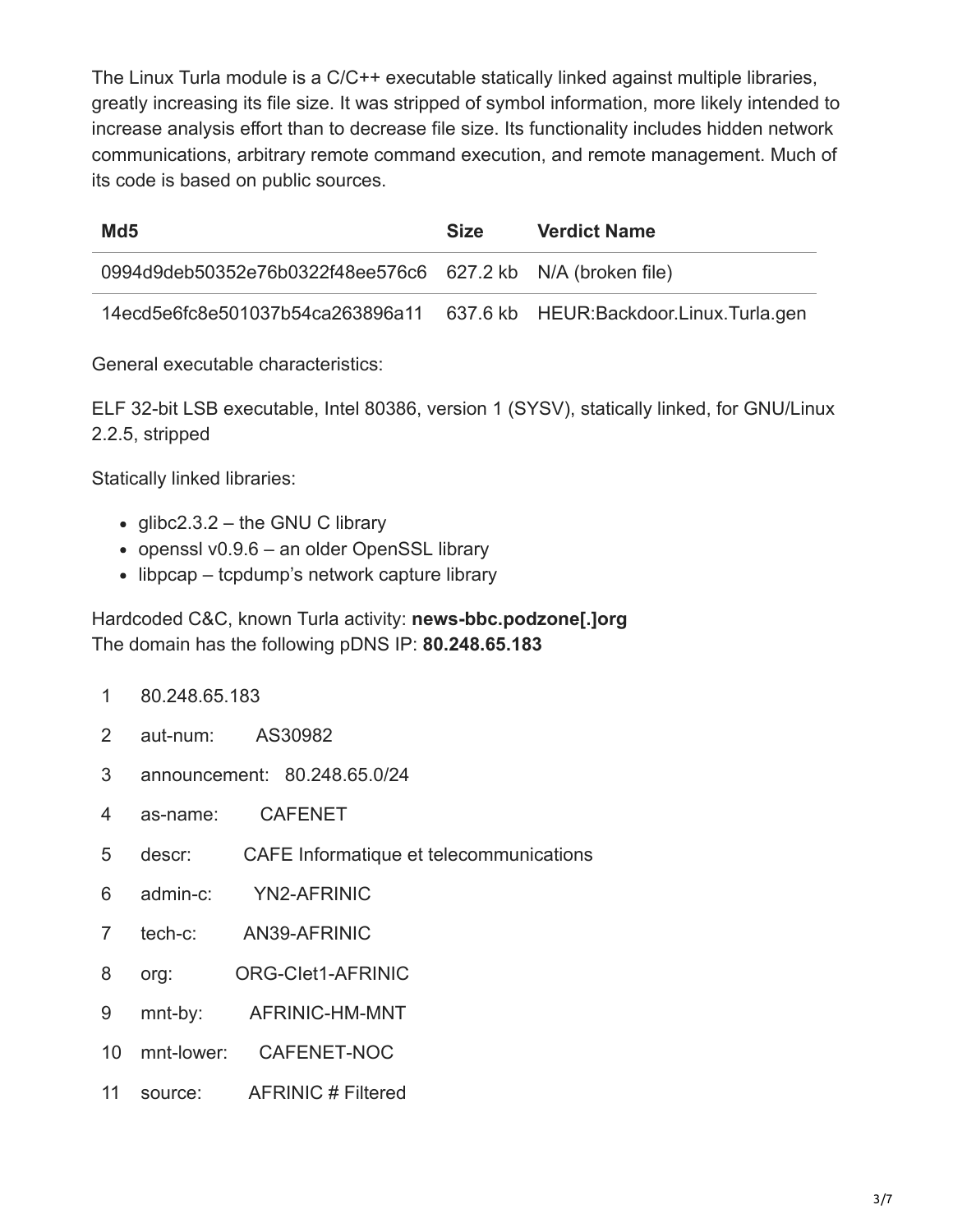Note: the C&C domain is currently sinkholed by Kaspersky Lab.

# **Functional description**

The sample is a stealth backdoor based on the [cd00r sources](http://www.phenoelit.org/stuff/cd00r.c).

This Turla cd00r-based malware maintains stealth without requiring elevated privileges while running arbitrary remote commands. It can't be discovered via netstat, a commonly used administrative tool. It uses techniques that don't require root access, which allows it to be more freely run on more victim hosts. Even if a regular user with limited privileges launches it, it can continue to intercept incoming packets and run incoming commands on the system.

### **Startup and Execution**

To start execution, the process requires two parameters: ID (a numeric value used as a part of the "magic packet for authentication") and an existing network interface name. The parameters can be inputted two different ways: from STDIN, or from dropper a launching the sample. This is NOT a command-line parameter, it's a real prompt asking the attacker user to provide the input parameters. After the ID and interface name are entered and the process launched, the backdoor's process PID is returned. Here is a screenshot of this simple interface:

```
[root@localhost Turla]# ./Tur.1
ID = 6666IF = 18532
```
While there is no initial network callback, a section of code maintains a hardcoded c2 string "news-bbc.podzone[.]org". This fully qualified domain name was first set up in 2010, suggesting that this binary is fairly recent in the string of Turla campaigns. Also, while we haven't seen additional file download activity from this server by this tool, it likely participated as a file server of sorts.

#### **Magic Packets for Remote Command Execution**

The module statically links PCAP libraries, and uses this code to get a raw socket, applies a filter on it, and captures packets, checking for a specific condition (the \*original cd00r first used this method, based on ports and SYN-packets). This condition is expressed here (it is based on the ID value input at startup by the attacker):

ID = 123 Filter = (tcp[8:4] & 0xe007ffff = 0xe003bebe) or (udp[12:4] & 0xe007ffff = 0xe003bebe) ID = 321 Filter = (tcp[8:4] & 0xe007ffff = 0x1bebe) or (udp[12:4] & 0xe007ffff = 0x1bebe)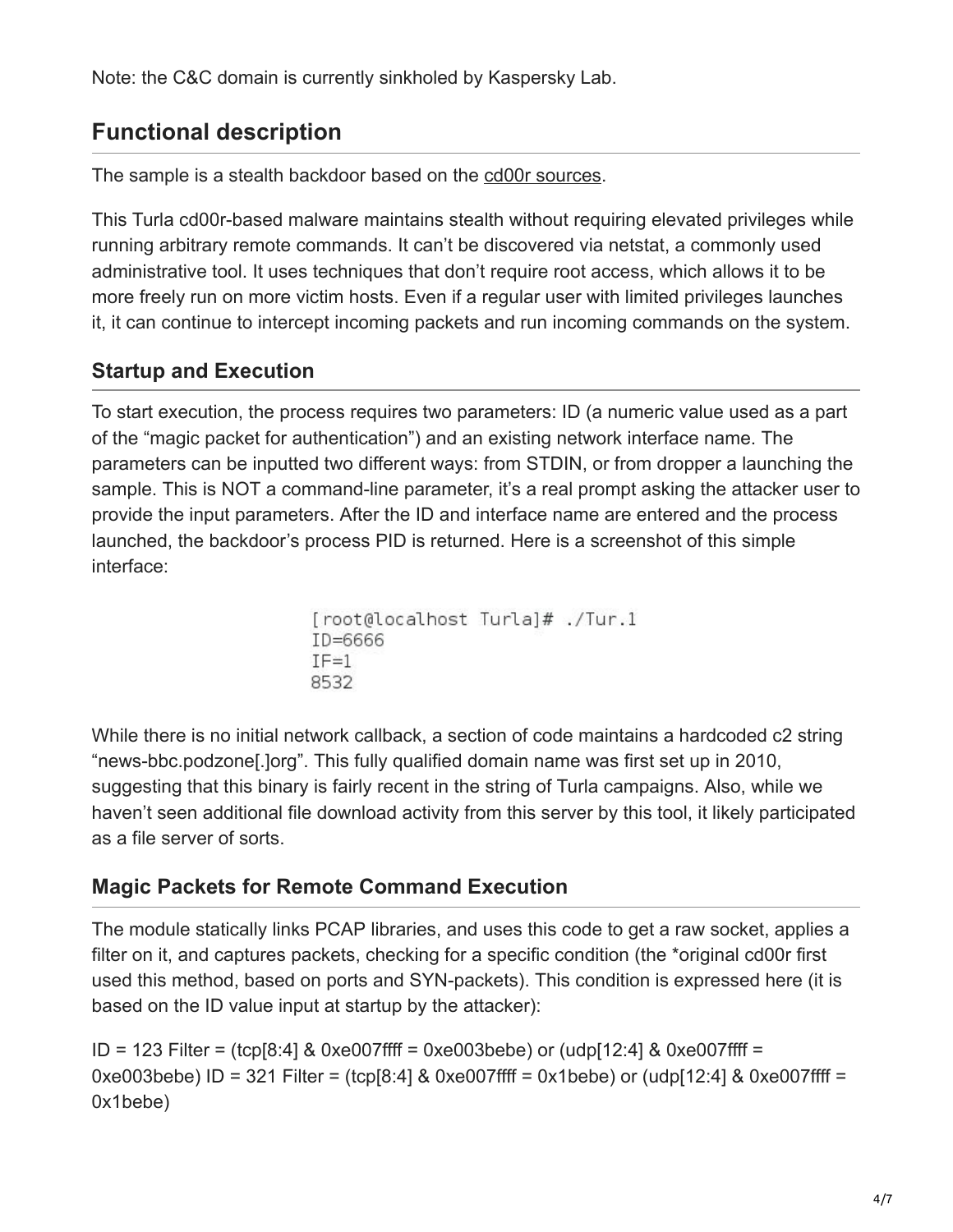In simple terms, it checks for an ACK number in the TCP header, or the second byte from the UDP packet body.

If such a packet is received and the condition check is successful, execution jumps to the packet payload contents, and it creates a regular socket. The backdoor handles this socket as a file with read/write operations. It's not the typical recv/send used in this code. It uses this new socket to connect to the source address of the "magic packets". Then it reports its own PID and IP to the remote address, and starts an endless loop for receiving remote commands. When a command arrives, it is executed with a "/bin/sh -c " script.

Further analysis of the sample's functionality will be updated here.

## **Conclusions**

Although Linux variants from the Turla framework were known to exist, we haven't seen any in the wild yet.

This specific module appears to have been put together from public sources with some added functionality from the attackers. Some of the malicious code appears to be inactive, perhaps leftovers from older versions of the implant. Perhaps the most interesting part here is the unusual command and control mechanism based on TCP/UDP packets, as well as the C&C hostname which fits previously known Turla activity.

The discovery of this Turla module rises one big question: how many other unknown Turla variants exist?

**Update:** Since the publishing of this blogpost, we have discovered another Linux Turla module, which apparently represents a different malware generation than the previously known samples: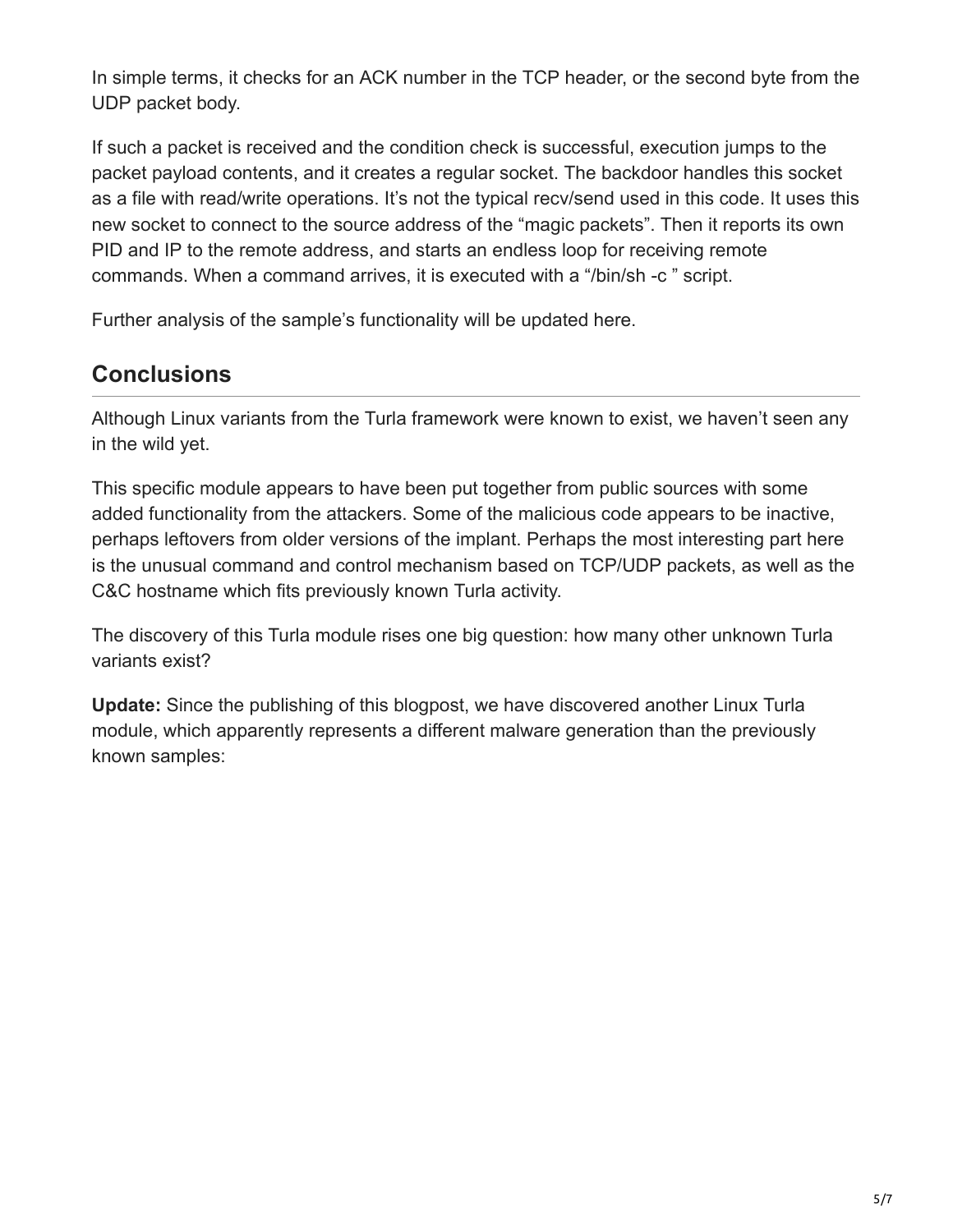

| SHA256:                                                | 8856a68d95e4e79301779770a83e3fad8f122b849a9e9e31cfe06bf3418fa667                        |               |  |
|--------------------------------------------------------|-----------------------------------------------------------------------------------------|---------------|--|
| File name:                                             | qsefg                                                                                   | 0000          |  |
| Detection ratio:                                       | 1/55                                                                                    |               |  |
| Analysis date:<br>2014-12-06 13:35:37 UTC (2 days ago) |                                                                                         |               |  |
| <b>E</b> Analysis                                      | <b>O</b> Additional information<br><b>Q</b> File detail<br>Comments 0<br><b>Q</b> Votes |               |  |
| <b>Antivirus</b>                                       | <b>Result</b>                                                                           | <b>Update</b> |  |
| Kaspersky                                              | HEUR:Backdoor.Linux.Turla.gen                                                           | 20141206      |  |
| ALYac                                                  | $\bullet$                                                                               | 20141206      |  |
| <b>AVG</b>                                             | $\bullet$                                                                               | 20141206      |  |
| AVware                                                 | $\bullet$                                                                               | 20141206      |  |
| Ad-Aware                                               |                                                                                         |               |  |
|                                                        | $\bullet$                                                                               | 20141206      |  |
| AegisLab                                               | $\bullet$                                                                               | 20141206      |  |
| Agnitum                                                | $\bullet$                                                                               | 20141205      |  |

The new sample was heuristically detected by our product due to similarities with the previously discovered samples.

| Md <sub>5</sub>                                                              | <b>Size</b> | <b>Verdict Name</b> |
|------------------------------------------------------------------------------|-------------|---------------------|
| 19fbd8cbfb12482e8020a887d6427315 801,561 bytes HEUR:Backdoor.Linux.Turla.gen |             |                     |

#### **Related research:**

- BAE Systems The Snake Campaign
- Kaspersky Lab The Epic Turla Operation
- . "TR-25 Analysis Turla / Pfinet / Snake/ Uroburos" by CIRCL.LU
- ["Uroburos: the snake rootkit"](https://media.kasperskycontenthub.com/wp-content/uploads/sites/43/2014/12/20082137/uroburos.pdf), technical analysis by deresz and tecamac
- Agent.BTZ A Source of Inspiration?
- [APT](https://securelist.com/tag/apt/)
- [Backdoor](https://securelist.com/tag/backdoor/)
- [Linux](https://securelist.com/tag/linux/)
- [Turla](https://securelist.com/tag/turla/)

**Authors**